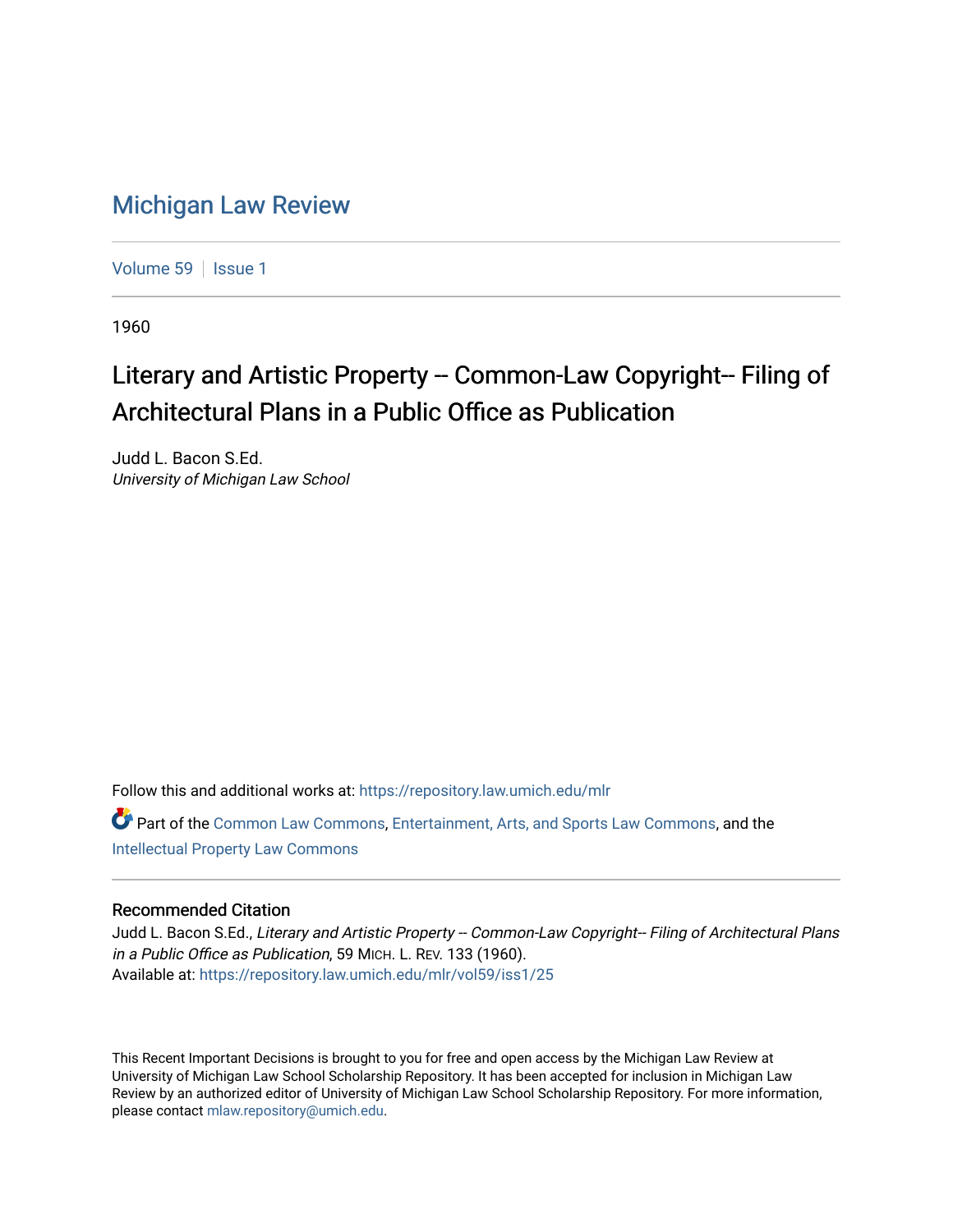LITERARY AND ARTISTIC PROPERTY-COMMON-LAW COPYRIGHT-FILING OF ARCHITECTURAL PLANS IN A PUBLIC OFFICE AS PUBLICATION - Plaintiff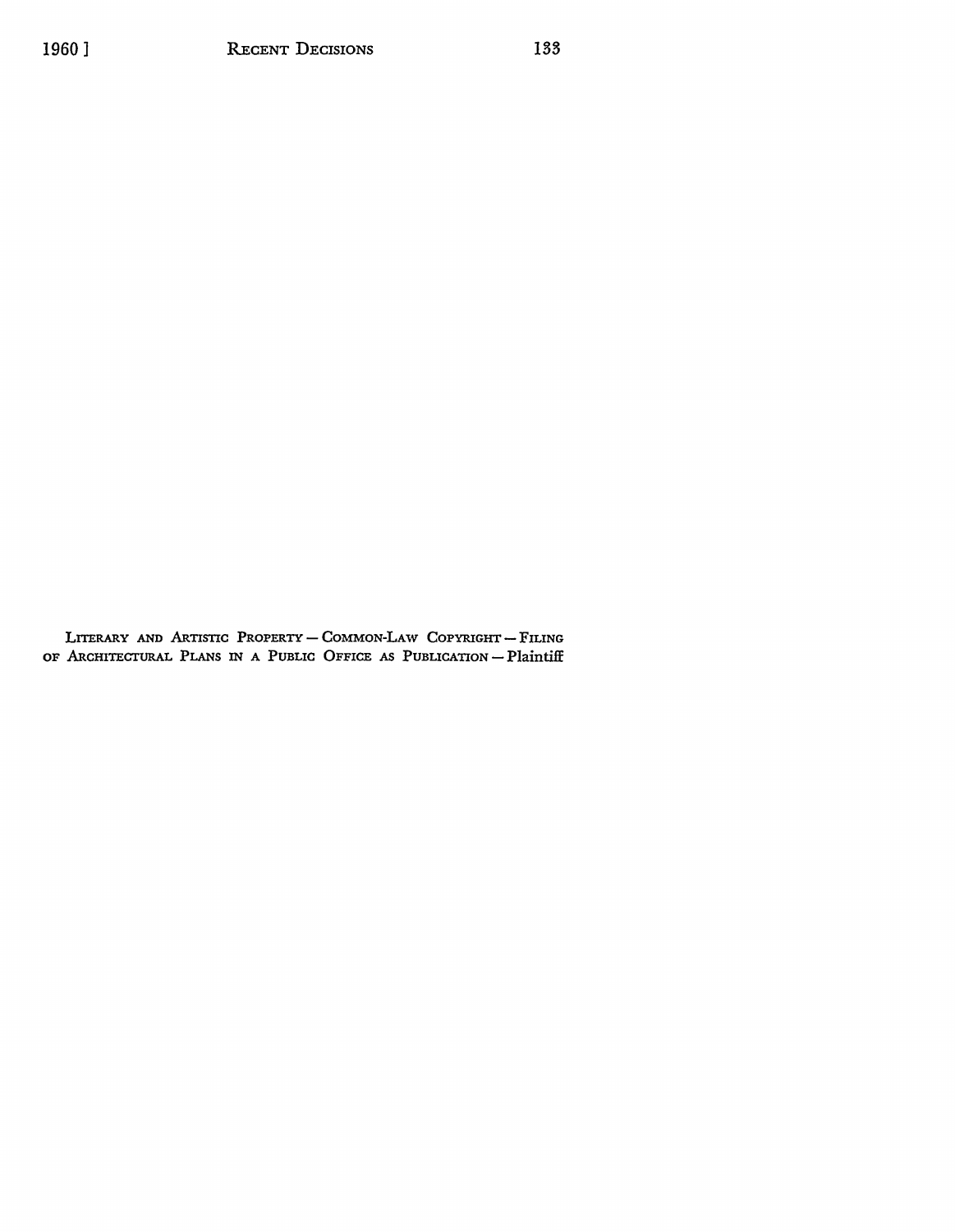home designer prepared plans for a client and filed a copy in a county office as required by ordinance in order to obtain a building permit. Defendant copied and used these plans without plaintiff's consent. In an action under a state statute codifying the common-law right of designers to the exclusive ownership of their unpublished designs,<sup>1</sup> the lower court held for defendant, finding plaintiff's copyright to have been destroyed by publication. **On**  appeal, *held,* reversed. The filing of architectural plans in a public office **in**  order to secure a building permit does not constitute a publication of them which will divest their creator of his common-law copyright. *Smith v. Paul,*  174 Cal. App. 2d 744, 345 P.2d 546 (1959).

At common law and by statute, copyright law attempts to strike a mean between two competing extremes, ". . . the one, that men of ability . . . may not be deprived of ... the reward of their ingenuity and labor; the other, that the world may not be deprived of improvements, nor the progress of the arts retarded."2 In so doing it protects as property3 certain products of the intellect, including architectural plans.<sup>4</sup> Under the federal statutes<sup>5</sup> an artist can copyright his work by publication with notice of copyright and a subsequent filing of copies. Prior to that time the common law secures to him the exclusive right to the first publication of his work.<sup>6</sup> This common-law protection ends with publication,7 the indicia of which will vary with circumstances and the object protected.8 While the courts generally have required greater dissemination of a work to divest its creator of his common-law copyright than to invest him with a copyright under the  $f$ ederal statute,<sup>9</sup> an unrestricted sale, dissemination or exhibition will in

1 CAL. CIV. CODE §980.

2 Sayre v. Moore, I East 361, 102 Eng. Rep. 139 (1785) (opinion of Lord Mansfield). s Aronson v. Baker, 43 N.J. Eq. 365, 12 Atl. 177 (1887); see BALL, THE LAW OF COPY-RIGHT AND LITERARY PROPERTY 474 (1944). Some assert that it is a right of personality that is protected; see, *e.g.,* Warren and Brandeis, *The Right to Privacy,* 4 HARV. L. REv. 193, 205 (1890). Others state it to be a right sui generis; see, *e.g.,* White-Smith Music Puhl. Co. v. Apollo Co., 209 U.S. I, 18 (1908) (concurring opinion of Mr. Justice Holmes). The various theories of copyright are discussed in LADAS, THE INTERNATIONAL PROTECTION OF LITERARY AND ARTISTIC PROPERTY §§2, 4, 5 (1938).

<sup>4</sup>37 C.F.R. §202.12 (1960); see HOWELL, THE COPYRIGHT LAw 23 (1952). 17 u.s.c. §2 (1958) preserves common-law copyright rights until publication in order to protect any work which may be copyrighted under the federal statute. See WEIL, AMERICAN COPYRIGHT LAW 109 (1917).

IS 17 U.S.C. §§10, 13 (1958).

6Palmer v. De Witt, 47 N.Y. 532 (1872); see also Bobbs-Merrill Co. v. Straus, 147 Fed. 15, 18 (2d Cir. 1906), *afj'd,* 210 U.S. 339 (1908).

7Wheaton v. Peters, 33 U.S. (8 Pet.) 591 (1834); American Code Co. v. Bensinger, 282 Fed. 829 (2d Cir. 1922); see BALL, THE LAW OF COPYRIGHT AND LITERARY PROPERTY 486

(1944). s See Universal Film Mfg. Co. v. Copperman, 212 Fed. 301, 303 (S.D.N.Y.), *afj'd,* <sup>218</sup> Fed. 577 (2d Cir.), *cert. denied,* 235 U.S. 704 (1914).

<sup>9</sup>*Compare* Palmer v. De Witt, *supra* note 6, *with* Tams-Witmark Music Library v. New Opera Co., 298 N.Y. 163, 81 N.E.2d 70 (1948). See also American Visuals Corp. v. Holland, 239 F.2d 740, 744 (2d Cir. 1956), quoted with approval in Fader v. Twentieth Century-Fox Film Corp., 169 F. Supp. 880 (S.D. N.Y. 1959), and in Hirshon v. United Artists Corp., 243 F.2d 640 (D.C. Cir. 1957),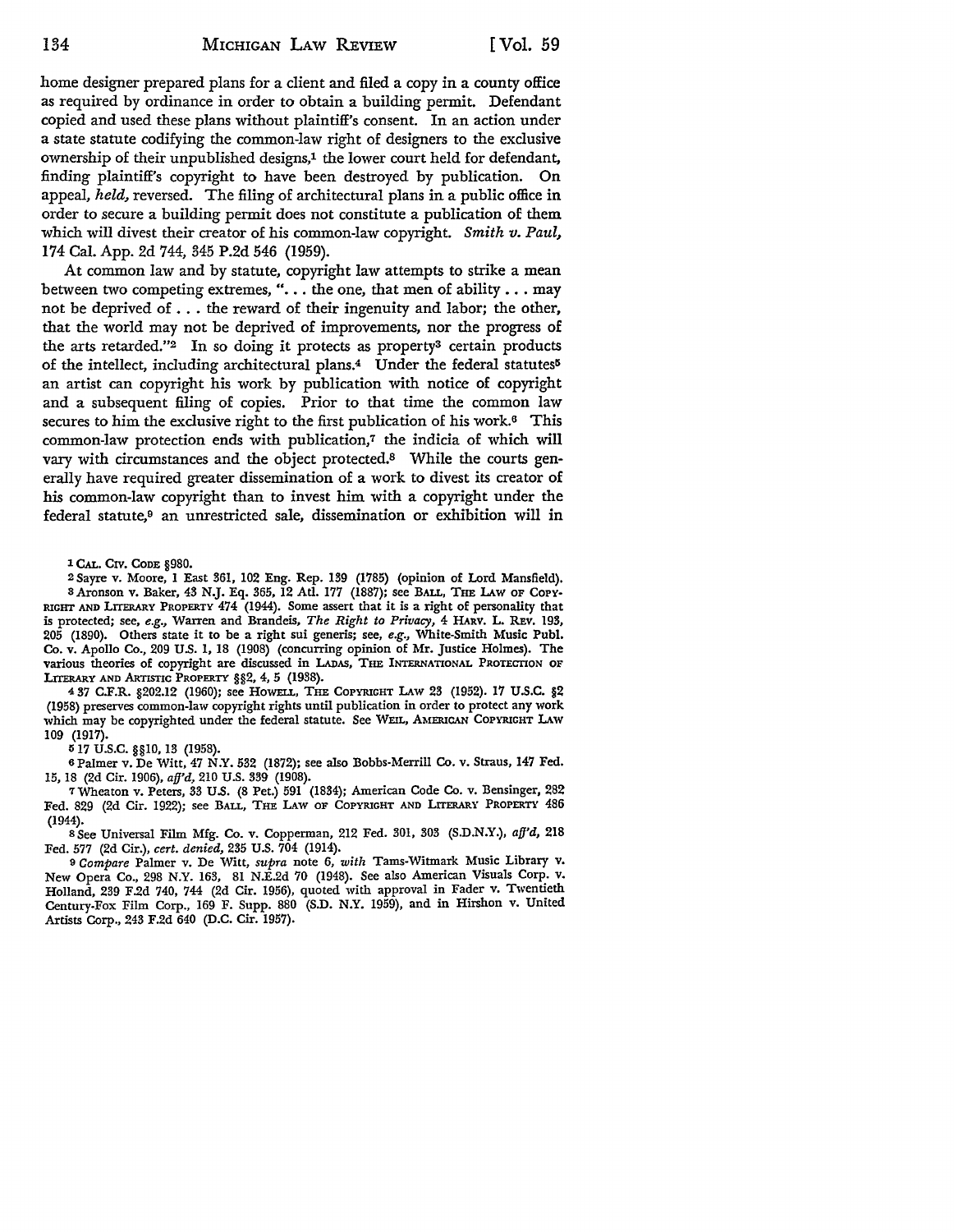either circumstance be a publication.10 A communication restricted to certain persons and purposes will not, however, extinguish a common-law copyright,11 for it is only the "general" rather than the "limited" publication which carries a work into the public domain.<sup>12</sup> In the principal case the court indicates that a general publication will not be found in the absence of plaintiff's intent to make one.13 This proposition is not without support,<sup>14</sup> and its application here is aided by the peculiar wording of the California copyright statute.15 Nevertheless, the better view is that there has been a general publication when the copyright proprietor has by his intended act placed his work within reach of the general public, without discrimination with regard to persons, so that anyone who desires may have access *to* it.16 Accordingly, in *Wright v. Eis[e11* and *Tumey v. Little,18*  apparently the only other decisions on point, the New York courts held that the filing of architectural plans in a public office publishes them for

10 Carns v. Keefe Bros., 242 Fed. 745 (D. Mont. 1917); Pierce & Bushnell Mfg. Co. v. Werckmeister, 72 Fed. 54 (1st Cir. 1896). Thus, in the principal case, construction of the house was a publication of its exterior design, *i.e.,* of that portion of the house that was open to an unrestricted public view. See Gendell v. Orr, 13 Phila. 191 (1879) ("novel porch"); cf. Kurfiss v. Cowherd, 233 Mo. App. 397, 121 S.W.2d 282 (1938) (architect's plans published when interior was opened to public inspection), 24 WASH. U.L.Q. 418 (1939). Cf. Tabor v. Hoffman, 118 N.Y. 30, 23 N.E. 12 (1889) (marketing of pump held not to be publication of patterns from which it was made).

11 Press Pub. Co. v. Monroe, 73 Fed. 196 (2d Cir.), *appeal dismissed,* 164 U.S. 105 (1896); see White v. Kimmell, 193 F.2d 744 (9th Cir. 1952), *cert. denied,* 343 U.S. 957 (1952).

12 Werckmeister v. American Lithographic Co., 134 Fed. 321 (2d Cir. 1904); see AMDUR, COPYRIGHT LAw AND PRACTICE 351, 354 (1936); Note, 19 ST. LOUIS L. REv. 323 (1934).

13 See principal case at 751, 345 P .2d at 550.

14 American Tobacco Co. v. Werckmeister, 207 U.S. 284 (1907); Berry v. Hoffman, 125 Pa. Super. 261, 189 Atl. 516 (1937); see BALL, THE LAW OF CoPYRIGHT AND LITERARY PROPERTY 487,488 (1944).

15 CAL. CIV. CODE §983 provides that "(a) If the owner of a composition in letters or art *publishes* it the same may be used in any manner by any person. . . . (b) If the owner of any invention or design *intentionally makes it public,* a copy or reproduction may be made public by any person. . . ." (Emphasis added.) However, the court indicates that despite the difference in wording both subsections adopt the common law rules of publication. Principal case at 757-758, 345 P.2d at 555.

16 Numerous holdings indicate that there may be acts lacking the requisite intent for abandonment or dedication which are nevertheless "publications."  $E.g.,$  Wagner v. Conreid, 125 Fed. 798 (S.D. N.Y. 1903); Jewelers' Mercantile Agency v. Jewelers' Weekly Publishing Co., 155 N.Y. 241, 49 N.E. 872 (1898). *Compare* RCA Mfg. Co. v. Whiteman, 114 F.2d 86 (2d Cir. 1940), *cert. denied,* 311 U.S. 712 (1940), *with* Waring v. WDAS Broadcasting Station, Inc., 327 Pa. 433, 194 Atl. 631 (1937). One writer has suggested that the *sine qua non*  of publication should be the acquisition by members of the public of a possessory interest in tangible copies of the work. See Nimmer, *Copyright Publication,* 56 CoLUM. L. REv. 185, 197 (1956).

17 86 App. Div. 356, 83 N.Y. Supp. 887 (1903), relying upon Callaghan v. Myers, 128 U.S. 617, 656•7 (1888) (court reporter's deposit of volumes with the secretary of state for a consideration, as required by law) and Jewelers' Mercantile Agency v. Jewelers' Weekly Publishing Co., *supra* note 16 (delivery of copies of reference book to subscribers).

1818 Misc.2d 462, 186 N.Y.S.2d 94 (Sup. Ct. 1959), following Wright v. Eisle, *supra*  note 17.